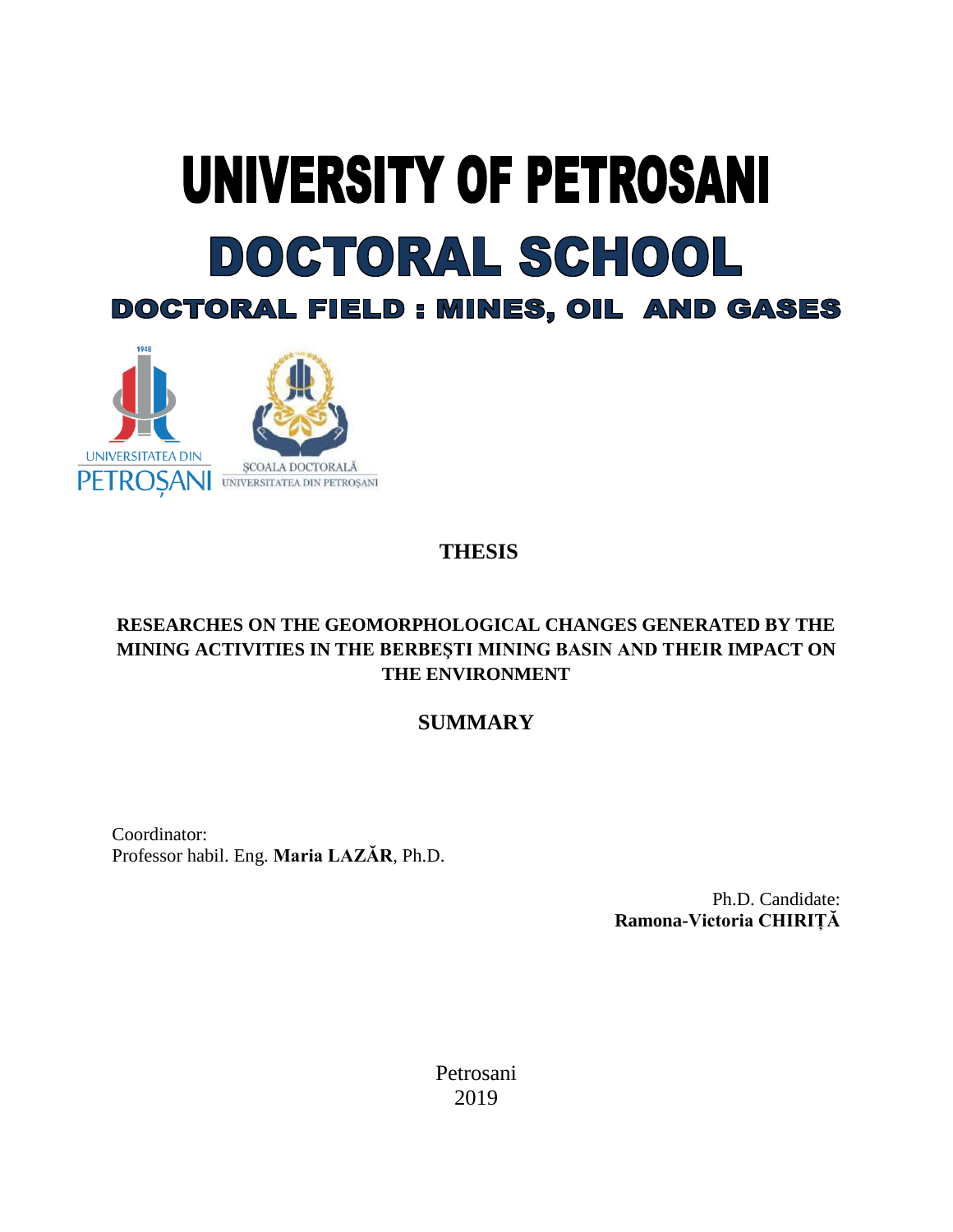| <b>CONTENTS</b>                                                                                                                                        | 1   |
|--------------------------------------------------------------------------------------------------------------------------------------------------------|-----|
| <b>LIST OF FIGURES</b>                                                                                                                                 | 5   |
| <b>LIST OF TABLES</b>                                                                                                                                  | 9   |
| <b>INTRODUCTION</b>                                                                                                                                    | 10  |
| CHAPTER I. ANTHROPIC GEOMORPHOLOGY- HISTORY OF RESEARCH                                                                                                | 13  |
| CHAPTER II. GEOGRAPHICAL AND GEOMORPHOLOGICAL CHARACTERIZATION OF<br>THE BERBESTI MINING BASIN                                                         | 22  |
| CHAPTER III. GEOMORPHOLOGICAL CHANGES GENERATED BY MINING ACTIVITIES IN<br>THE BERBESTI MINING BASIN, CASE STUDY-PANGA CAREER                          | 40  |
| CHAPTER IV. IDENTIFICATION AND EVALUATION OF THE IMPACT OF<br>GEOMORPHOLOGICAL CHANGES IN THE BERBESTI MINING BASIN ON<br><b>ENVIRONMENTAL FACTORS</b> | 66  |
| CHAPTER V. SOLUTIONS FOR ECOLOGICAL RECONVERSION IN THE BERBESTI MINING<br>BASIN, CASE STUDY-PANGA CAREER                                              | 94  |
| CHAPTERVI. CHOOSING THE MODULE OF REHABILITATION AND RESTORATION OF<br>LANDS MODIFIED FROM A GEOMORPHOLOGICAL POINT OF PANGA                           |     |
| <b>CAREER</b><br>CHAPTER VII. MODELING AND DESIGNING THE WORKS OF ECOLOGICAL                                                                           | 104 |
| REHABILITATION OF THE PANGA CAREER                                                                                                                     | 125 |
| <b>CONCLUSIONS AND CONTRIBUTIONS</b>                                                                                                                   | 160 |
| <b>REFERENCES</b>                                                                                                                                      | 164 |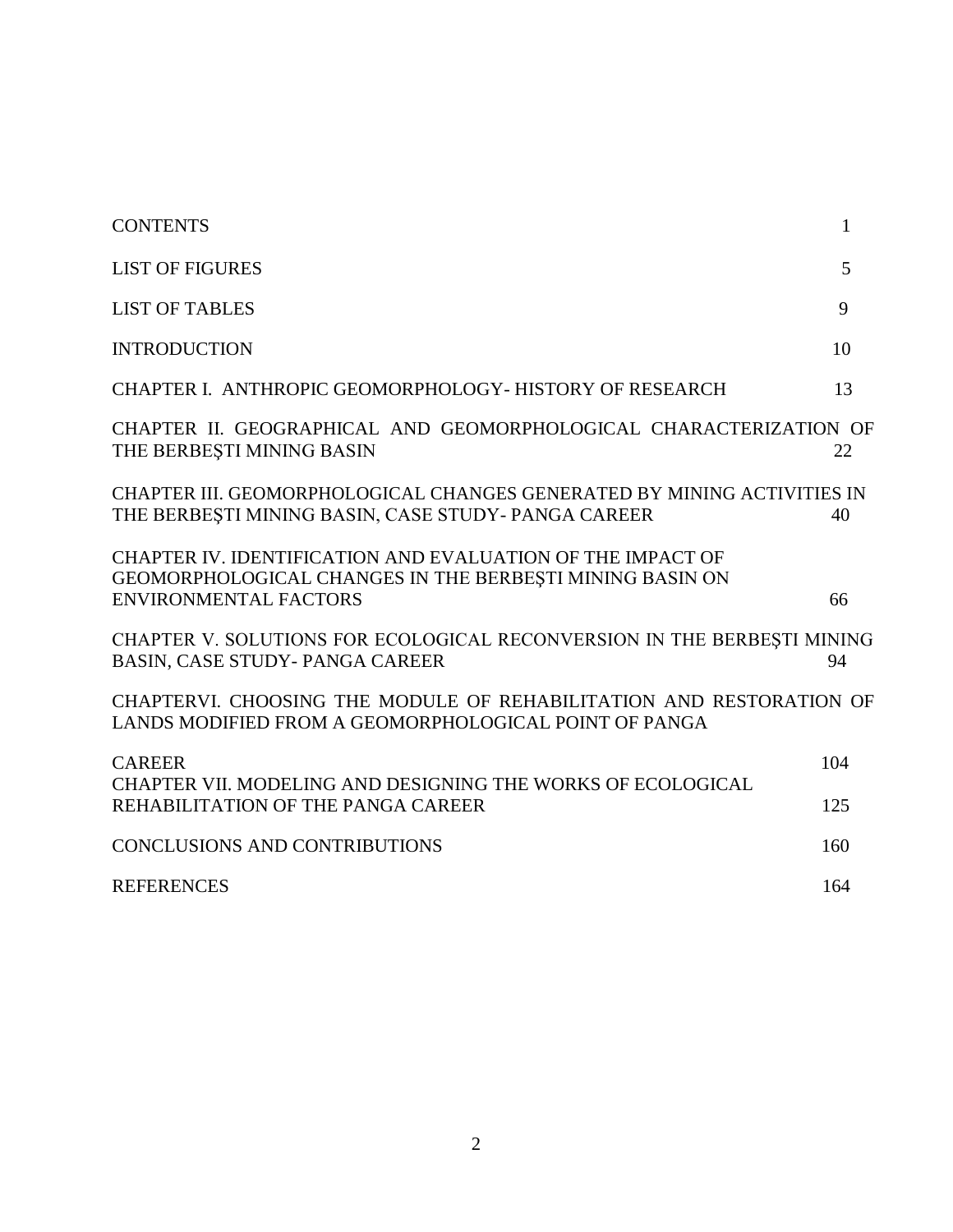**1. KEYWORDS:** geomorphological changes, the Berbeşti Mining Basin, impact, ecological conversion, rehabilitation, modeling, Panga quarry.

### **2. GENERALITIES**

The doctoral thesis entitled *"Researches on the geomorphological changes generated by the mining activities in the Berbesti Mining Basin and their impact on the environment"* proves to be real news, through its theme aiming at researches to identify and evaluate the main processes and geomorphological phenomena generated by the mining activities. In the doctoral research, I have also proposed ecological conversion solutions for rendering in the economic circuit the lands modified from a geomorphological point of view. The work is justified by the stringent requirements that are at national and European level in the field of energy resources, of the efficient exploitation of the mining of useful mineral substances, as well as of the rehabilitation and restoration of the lands modified by the mining activities.

The purpose of the doctoral thesis is to identify and evaluate the main processes and geomorphological phenomena generated by the mining activities in the Berbeşti Basin. Along with this, the specific aims of the work can be identified as follows: analysis of the interdependencies between geomorphology (natural / anthropic) and the components of the environment; research on the geomorphological changes generated by coal mining in the Berbeşti Mining Basin, the geographical presentation of the Berbeşti area, the dumps and quarries in the basin; identifying and evaluating the impact generated by the geomorphological changes in the Berbeşti Mining Basin on the environment, using modern methods and tools for impact assessment: matrices, impact networks and checklists; directions and solutions for eliminating / reducing the impact of geomorphological changes in the Berbești Mining Basin on the environment.

In order to respond to the ones presented above, we have chosen a logical and systematic approach. Thus, it was necessary to go through several stages, which ultimately led to the elaboration and choice of the optimal variant of ecological rehabilitation of the Panga quarry, a career chosen as a case study. It was necessary to use the analytical and synthetic method, because the relief is the result of a complex of factors. In order to be known and explained, thorough analysis was required on processes, agents, forms, etc. then it was necessary to make classifications, generalizations and syntheses. The analysis from the geomorphological perspective of the variants of functional reintegration and landscape design of the Panga career is a contemporary necessity, whose applicability has both immediate and long-term effects. The approach of the transdisciplinary problem required an analysis of both the methodological principles of the scientific knowledge and the geographic-mining principles with methodological significance.

The doctoral thesis is elaborated during 7 chapters, with a number of 172 pages, totaling 128 figures (maps / schemes / photos) and 28 tables with specific data and information, 15 concepts and ideas, all original, covered copy-right community.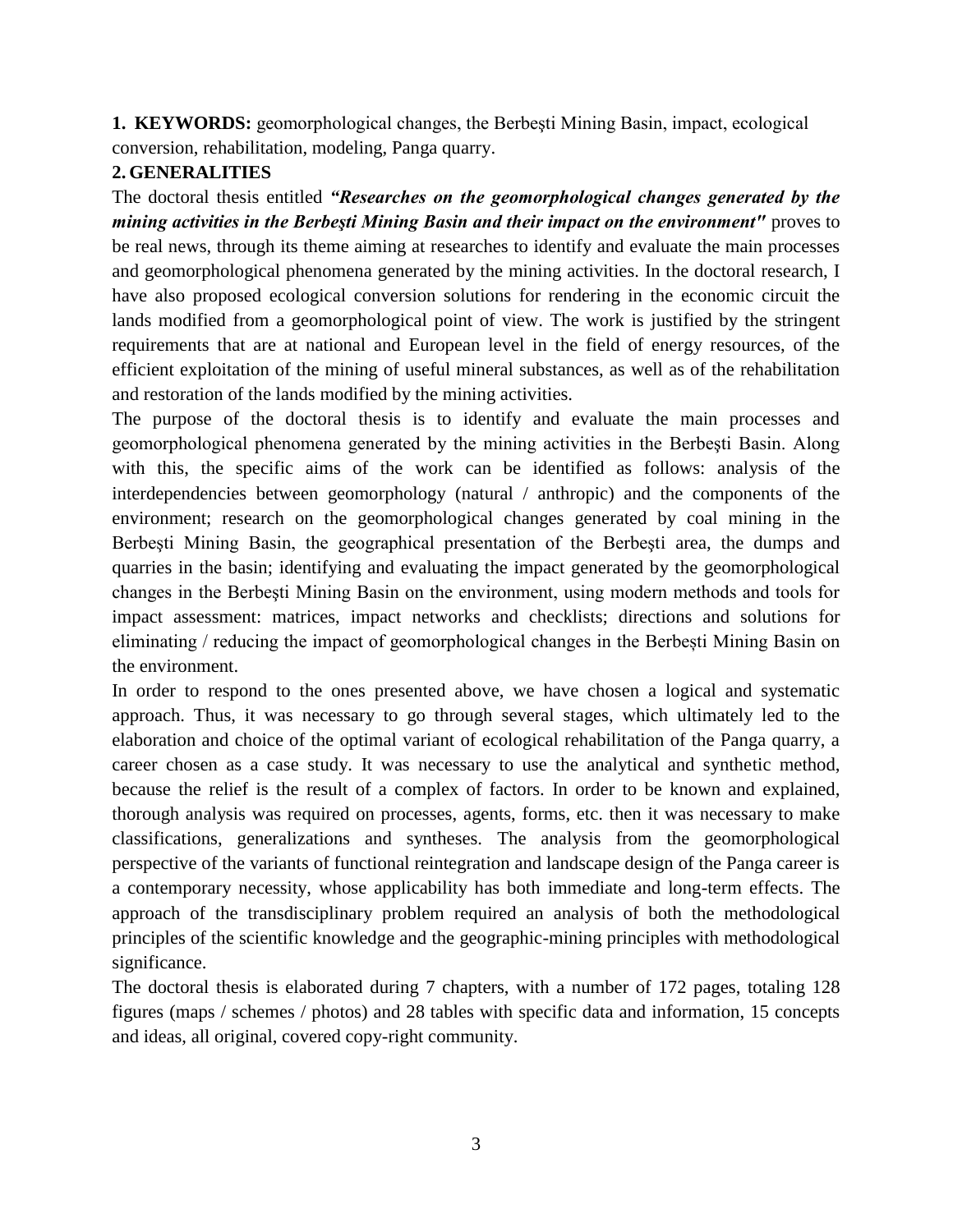In the last chapter of the paper are presented, systematized, the final conclusions, descriptions of the personal, original scientific contributions, as well as proposals, future directions of research in the field.

The bibliography contains 95 up-to-date references, from the country and abroad. To this is added a number of 13 personal bibliographic references, of the author.

#### **3. CONTENT OF THE WORK :**

**Chapter I** is entitled *"Anthropological geomorphology - research history".* Mainly, this chapter presents aspects regarding the elements of geomorphology, the divisions of geomorphology, the relations of geomorphology with other sciences, the research methods used in geomorphology, the development of geomorphology in the world and in Romania, but also research on mining geomorphology. The geomorphology of the environment receives approaches of impact type, being the favorite subject of the researchers. Another well-defined direction is that of studying the risks and hazards affecting mining areas and living spaces. In this way, the contemporary geomorphology tends to acquire an accentuated socio-economic character, the landscape management and the rehabilitation of the degraded spaces being the most sought-after and generous topics from an application point of view. Anthropogeomorphology (neogeomorphology) aims to highlight the aggression that natural spaces endure. Within the studies integrated to this theme, environmental management strategies based on the idea of ecological rehabilitation of degraded spaces are proposed, especially in areas with mining operations. Recent studies address the problem of identifying areas with risks and the possibility of human harm. In order to achieve a modern and efficient management of the territory, it is necessary to make a correlation of the data characteristic of the case study chosen with the measures and experiences regarding the technique of rehabilitation of the areas degraded by mining. The geomorphological ideas promoted in the modern studies on the anthropic mining relief are highlighted by the interdisciplinary and transdisciplinary studies that appeared after 1990, which indicate an openness of the researchers to the problems generated by the irrational exploitation of natural resources. At the beginning of the 1990s there is a reorientation of geographers, geologists and engineers to study the human impact on contemporary morphodynamics. Thus, the analyzes regarding the anthropic intervention in the landscape are multiplied, being highlighted the aspects related to: environmental degradation, the risks and risks induced by anthropogenic impact, the anthropogenic morphogenesis, the rehabilitation of the degraded spaces and even studies of integrated management of the areas affected by the human intervention.

**Chapter II** is called *"Geographic and geomorphological characterization of the Berbeşti Mining Basin*" and presents the geographical, geological, hydrological, climatic, pedological, vegetation and fauna description of the studied area, as well as the local economic activities. The studied area is monoindustrial, the coal exploitation being documented since 1902 in the eastern extremity, at the Cuceşti mine in Oteşani.

There are also presented geomorphological aspects of the Berbeşti Mining Basin, such as morphology, morphometry of the area, analysis of the relief energy distribution, fragmentation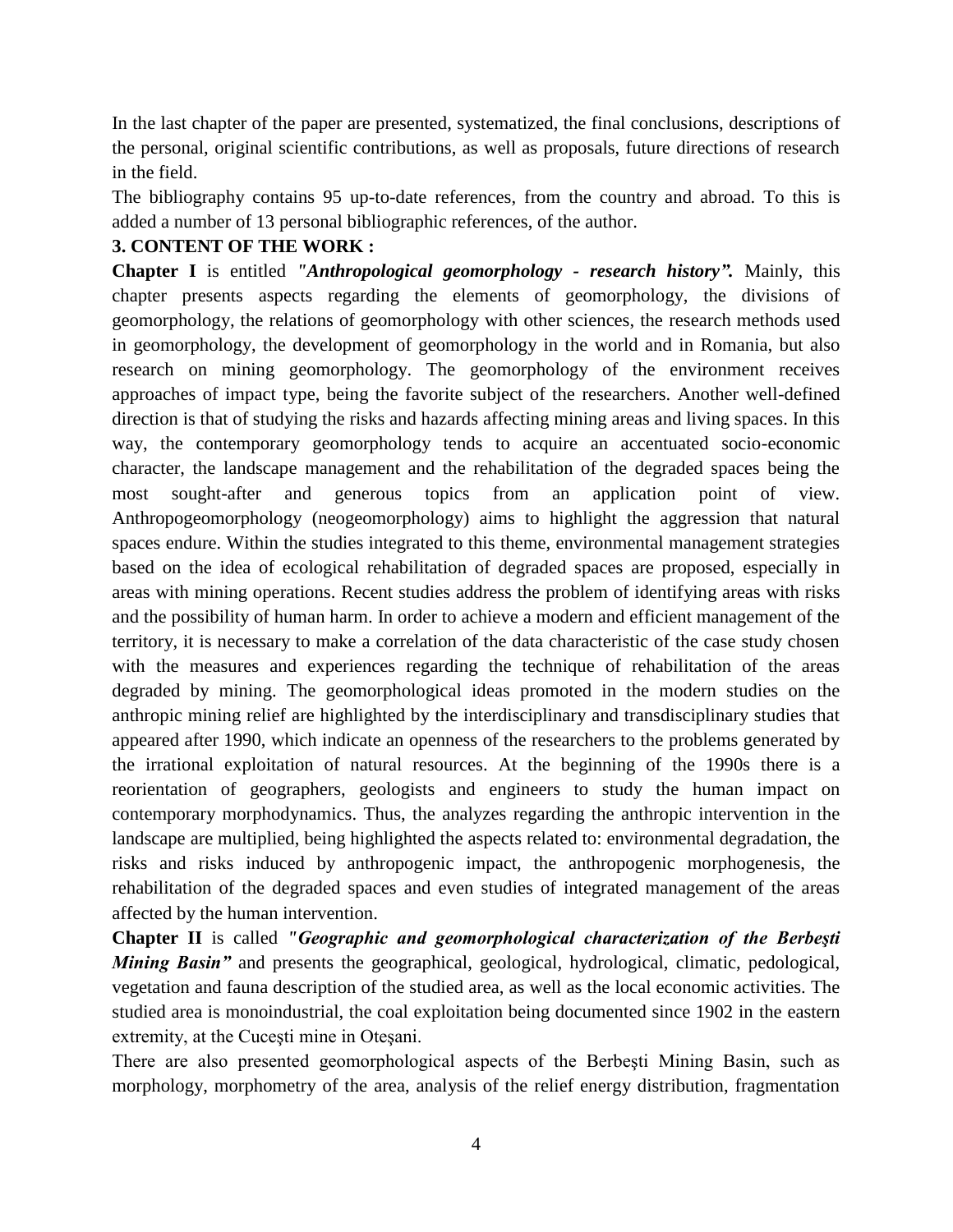density, slope, slope orientation, highlighted geomorphological indicators and maps developed in the GIS system. From a geomorphological point of view, in the region are known sub-Carpathian units and the Getic Plateau, which develops up to the vicinity of the high plains of Piedmont located in front of the moesic platform. The sub-Carpathian hills have moderate heights, being fragmented by a strong transverse hydrographic network. The current relief in Berbeşti is on the one hand the result of the anthropic exploitation actions (land discoveries, excavations, slopes of exploitation, leveling of lands, storage of raw material or residues in the form of dumps, etc.), and on the other hand, the effect of the action atmospheric and hydrospheric factors (dynamics of air masses, precipitation, freeze-thaw, water leakage, substrate moisture), on the morphology determined by coal mining in the quarry. Following the action of the environmental factors on a substrate modified by the anthropic intervention, a series of geomorphological processes (rainfall, surface erosion, water leakage, collapses, landslides) and relief microforms (gullies, gorges, ravines, cones, sliding bodies (sliding bodies) which, even if they have a manifestation in accordance with the modeling in natural regime, are induced anthropically. Thus, the lack of strategies and measures to rehabilitate the degraded lands has practically led to the intensification of the geomorphological processes.

Field researches in combination with aerophotogram analysis were the tools used for geomorphological mapping. The mapping included all the aspects of the relief, respectively, morphography, morphometry, morphogenesis and morphochronology, in this way the past, present and future of the evolution of the relief of the Berbeşti Mining Basin will be understood. For the geomorphological maps in the thesis, the database contains spatial information on morphometry / morphography, hydrography, genesis and age of relief shapes and geomorphological processes. Some of these required field identification (extension and height of terraces, typology of current processes), while others were derived on the basis of numerical models of the land, topographic plans at 1: 5000 scale or specialized literature (age). relief forms). The analysis and graphical processing of the geomorphological details was performed in ArcView 9.2, and it was necessary, beforehand, to generate conventional symbols, according to the established legend. Thus, classes of symbols were created for each type of relief, then used in map making. Although the software used proved to be quite flexible in generating various types of lines or areas, to create point type symbolism ( geomorphological processes) it was necessary to generate fonts in the Fontlab program, subsequently installed and used in ArcView. For the background we tried several variants, the purpose being to find the optimal way to represent the diversity of the relief, without however loading additional maps and to facilitate the interpretation of cartographic symbols. For the Berbeşti geomorphological map, for example, we have data on the distribution of slopes (in absolute and percentage values), the slopes of the slopes, their orientation, the surface occupied by certain lithologies. We have generated quantitative information on the areas occupied by certain geomorphological processes according to criteria, or forms of relief such as the extension of the terrace bridges, the piemontes, the glacis or the structural plateaus.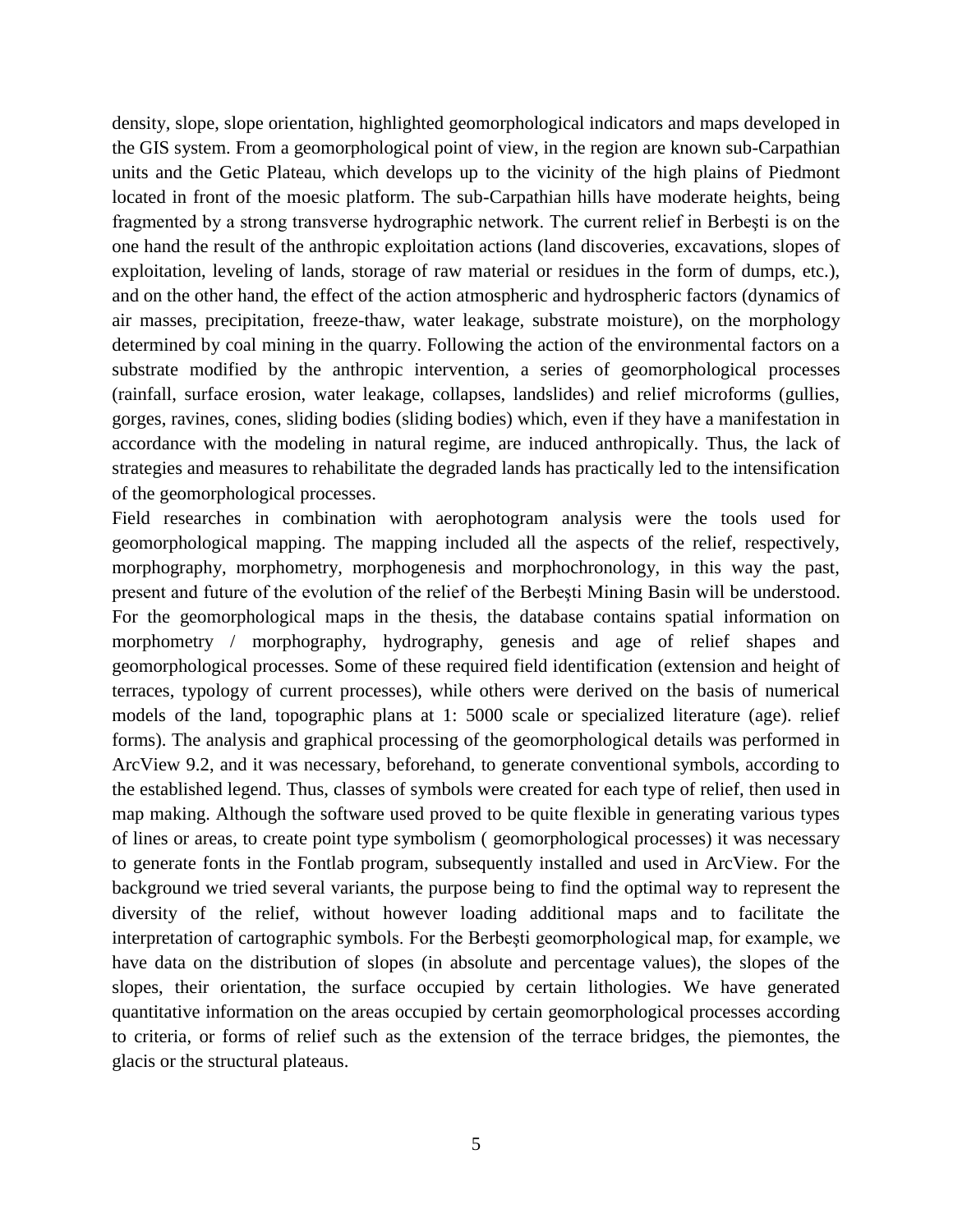**Chapter III** *"Geomorphological changes generated by the mining activities in the Berbeşti Mining Basin, Panga Quarry case study"* presents the modification of the relief of the region, by the appearance of the new negative relief forms (lignite quarries), but also the positive relief forms (tailings dumps), the modification of the hydrogeological conditions through the drying works, river deviations, edaphic changes and the appearance of the anthropic mining protosol. Also in this chapter we have detailed the phenomena of land degradation facilitated by the geomorphological changes. According to the geomorphological map of the study area, the landslides are present both in the mining area and in the surrounding areas, each having different causes and correlating with other geomorphological phenomena: ravages, collapses, settlements, surprises, melting cones, phenomena rain. In the area of mining, the landslides are also influenced by the artificial changes brought to the relief and hold 49% percentage as a frequency, surprises 29%, erosions 12%, followed by settlements with 10%. The triggering factors are favored by the geology of the area, by morphology and morphometry, to which are added the external factors: climate, water, man and its activities. The land degradation phenomena facilitated by the geomorphological changes in the Berbeşti Mining Basin contribute to the highlighting of the anthropic mining landscape, the relief modifying its morphological configuration. The modification of the natural lithological structure of the land was made on depths that can reach 150 - 200 m. Following the exploitation of lignite from the Berbeşti Mining Basin, against the background of a lithology of clays, marls, sands, it was reached from an initial hilly relief, considered primary, to an anthropic one, considered derivative.

**Chapter IV** is entitled *"Identification and evaluation of the impact of geomorphological changes in the Berbeşti Mining Basin on environmental factors"* and issues related to the impact of mining and geomorphological changes on the environment are addressed. We aimed to identify the impact on morphology, landscape, soil, air, vegetation, fauna, human communities, through checklists and impact networks. The network was structured taking into account the main geomorphological changes in the Berbești Mining Basin: on the ground: the appearance of the dumps, the degradation of the land, the degradation of the morphology, the geology, the risk of rock detachment and landslides, the destruction of cultural assets; on the air: noise, vibration from shooting, dust caused by traffic, shooting and wind, smoke from self-igniting dumps, noxious gases, potential changes in the local microclimate; on surface water: degradation of nutrient level (risk of eutrophication), pollution by wastewater discharge, pollution due to intensification of erosion; on groundwater: reduction of hydrostatic level, deterioration of groundwater quality; on the soil: the clearing of the perimeters of exploitation, the loss of agricultural crops, the drying of the soil, the risk of soil loss by local restoration of the hydrostatic level, erosion; on the flora: total destruction in the working areas, destruction or partial alteration in the adjacent areas due to the lowering of the hydrostatic level; on wildlife: the disappearance of wildlife; on the human community: conflicts over land use, displacement, destruction of recreational areas.

At this stage of the study, we also evaluated the impact on the environment, generated by the geomorphological changes, with emphasis on the Panga career, where I highlighted the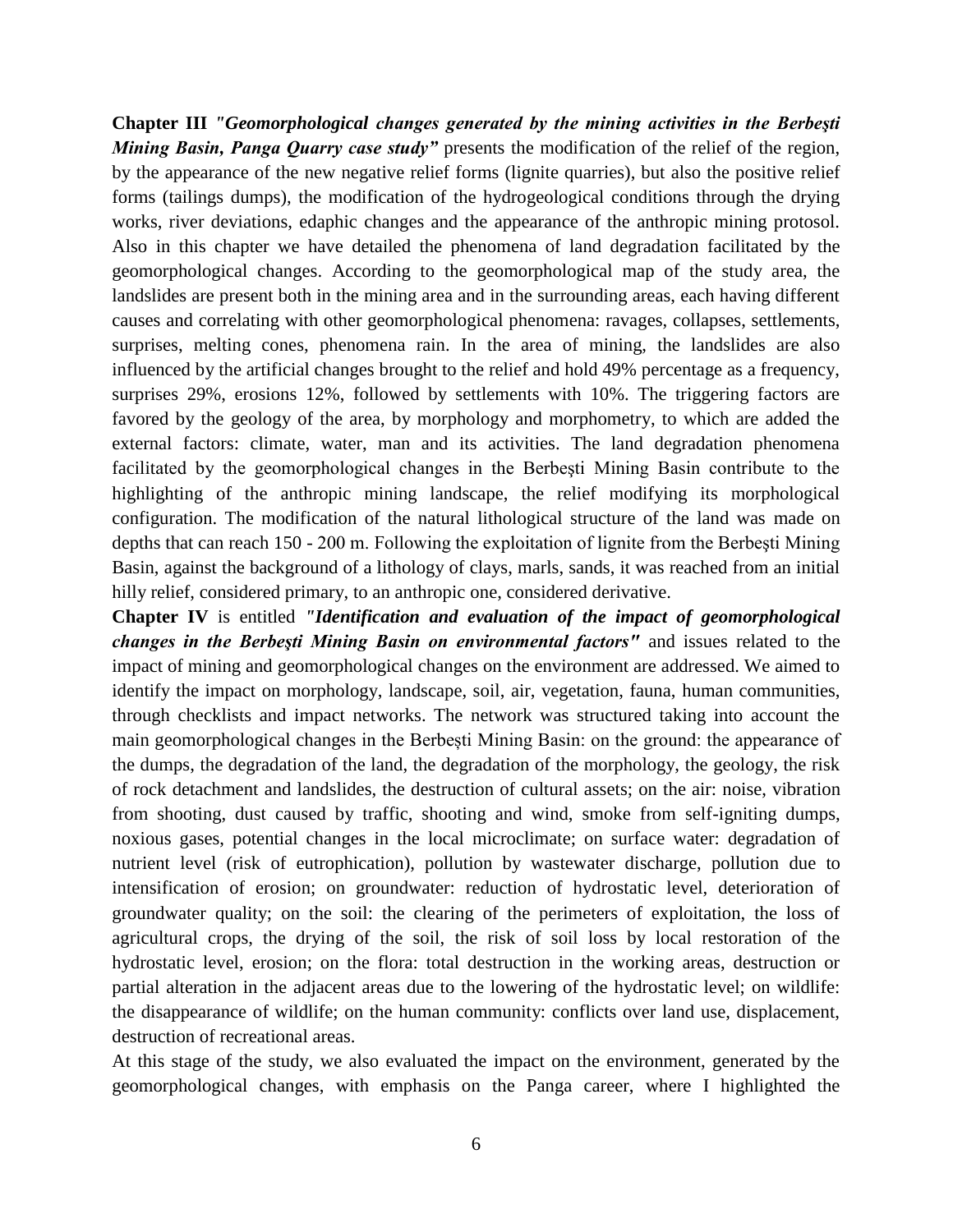evaluation of the impact on the soil, flora, local fauna by the method of impact matrices. In the impact matrix inserted in the doctoral thesis, we noted on the columns the geomorphological changes and the most active geomorphological phenomena in the Berbești Basin: dumps, quarries, erosion, landslides, settlements, radishes, sulfur, creep, and along the lines, the environmental components affected by processes: morphology, landscape, soil, subsoil, surface and deep water, vegetation, fauna, ecosystems and local communities. In detail, we notice the negative impact of the dumps (3.7), the quarries (4), the landslides (3.3) on all the environmental components, the dumps change the local morphology on large areas of land by the appearance of the positive topographic forms, by diverting the land from the initial uses, by visual impact selenary, through the high costs of rehabilitation of the land, by increasing the stress level of the local community. The quarries (4) have a major impact on the landscape by the appearance of negative relief forms, on the morphology due to risk of accidents / rock falls, visually print the gap seals of the landscape, on the waters determines the accumulation of career lakes, of marshes, the increase of the evaporated water quantity, the emergence of marsh vegetation, the disappearance of wildlife, the emergence of new ecosystems, the risk of drowning for the community, the change of the microclimate. The landslides (3.3) have a major negative impact on the local landscape and geomorphology by modifying the topography, altering the soil, local geology, by material and human great damages, by affecting the ecosystems, by destroying the water-air-nutrient balance of the soil, it prevents photosynthesis, the reduction of CO2 from plants, increasing CO2 in the air, greenhouse effect. The soil is affected by tailings discoveries and deposits. The vegetation and the local fauna disappeared almost entirely as a result of the emergence of the quarry (forests were cleared, wild animals migrated to other places, the lack of soil led to the impossibility of installing some plant species). Geomorphology and landscape architecture have been deeply modified; whole hills were excavated, watercourses disappeared; Instead of valleys, true hills appeared by depositing waste dumps. The human population also suffered from the existence of the quarry: houses were demolished, residents were displaced, villages were destroyed. The rest of the geomorphological changes and the geomorphological phenomena have a local impact, especially within the quarries, being associated with the relief unit, the geology, the slopes of the area, the type of design, excavation, haldering, the local weather phenomena, the appearance of the local topoclimates, the local ecosystems, of ecological reconstruction.

**Chapter V** is entitled *"Ecological reconversion solutions in the Berbeşti Mining Basin - Panga Career case study"*. Within this chapter, the types of recovery practiced for the rendering in the economic circuit of the geomorphologically modified lands such as naturalistic, recreational and recreational, productive, residential, cultural, for controlled waste deposits are analyzed. Mining redevelopment of degraded mining land is a component of mining activity and is defined as methodical modeling of areas occupied by mining activities, taking into account public interests and requirements for sustainable development of a region. The rendering in the economic circuit of the lands degraded by the geomorphological changes, but also by the mining activity, is based on a complex of works that refers, first of all, to the mining redesignation of the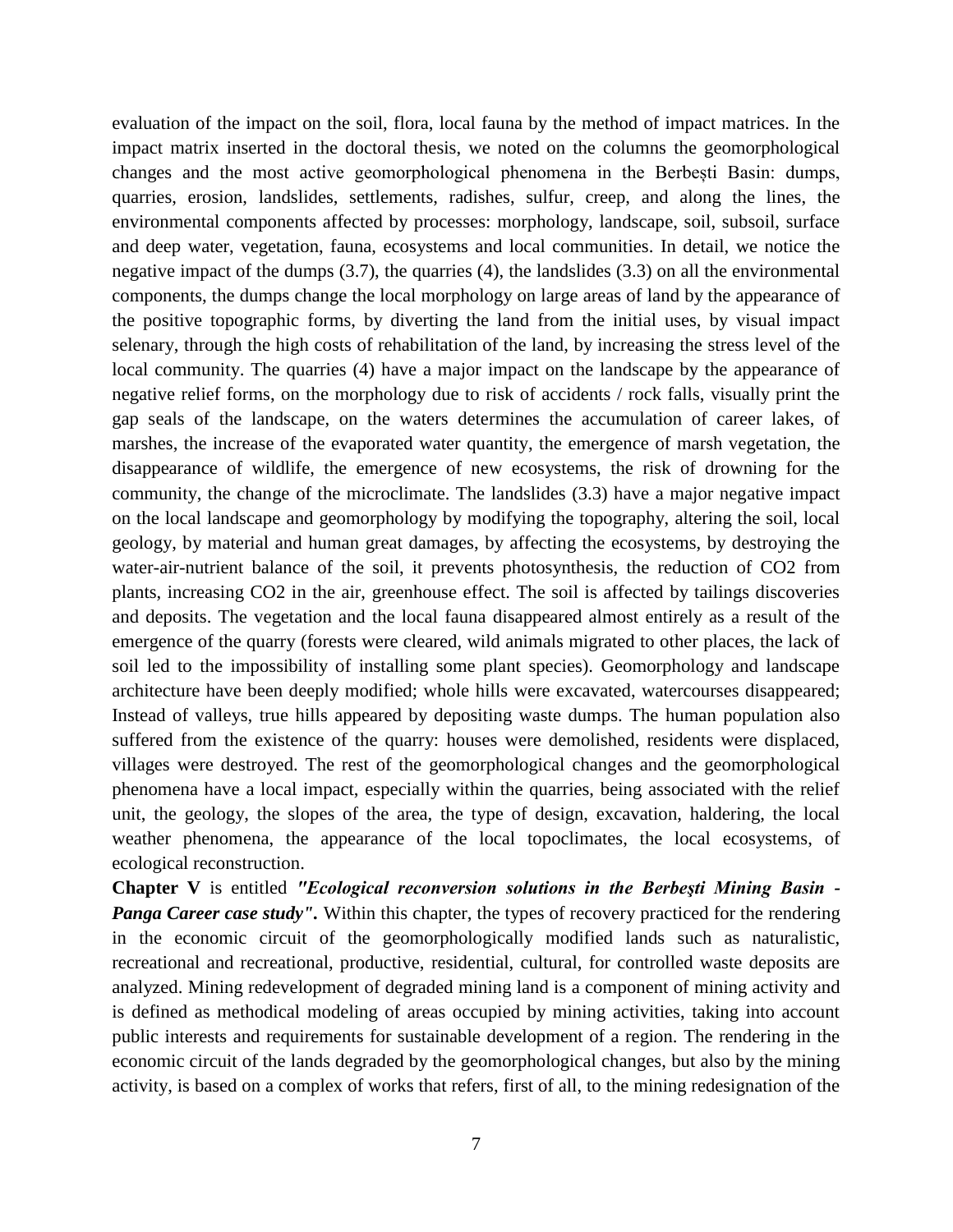affected areas. Through the redevelopment work, some of the area's previous economic potentials or innovative ones must be created again. Land reclamation must become an integral part of mining operations and not an "after mining" treatment with incalculable additional costs. There are three types of interventions for environmental recovery of the affected territory: the first type requires the reconstruction of the landscape as it was before the degradation; the second type seeks a destination for reuse by inventing new forms of use or trying to meet the precise demands made by the community; the last type refers to the provisional systematization of the affected areas, pending the final decisions taken by the law bodies. The recovery of the waste dumps aims to mitigate the changes of the micro-relief, so that the accumulations of residues in the area will be leveled, retrained, terraced, arranged for agricultural, forestry, tourism reuse, at the end of the arrangement the initial negative visual impact given by these residues will be positive, through recovery environmental, by the local aesthetics of insertion in the typical hilly morphology of the area, at the same time this recovery, will diminish the stress of the community triggered during the period of accumulation of the residues, and the risk of illness of the population due to the appearance of the residues in the area will be eliminated. The remaining gaps of the former Berbeşti quarries can be filled with water, thus taking on different functions, from industrial to recreational ones, or they can be used for the storage of industrial residues or household waste. As a recreational function, in the Panga quarry, the remaining void can function as an adventure park or as a biologically active region.

In **Chapter VI** called *"Choosing the way of rehabilitation and restoration of the geomorphologically modified land from Panga Career"* we designed several indicators to highlight the geomorphological changes in the area, checklists, an online survey on choosing the type of reuse of the land in Berbeşti, a questionnaire consisting of questions regarding the rehabilitation activities of the Panga quarry, the Wram matrix for the quantitative assessment of the environmental impact generated by the rehabilitation project. According to the final evaluation matrix, variant 3 of land reuse in the Panga quarry (leisure complex, fishing lake, adventure park) had the highest value of 2.84, which shows that this is the most viable reported to all aggregate indicators for this final result. Comparatively, the variant 1, which aims at the agricultural recultivation of the inner waste, obtained a score of 1.31, and the variant 2, respectively the forest recultivation of the inner waste, a value of 1.71. The importance of choosing the best reuse variant also involved an initial consultation of the population in the area and of the decision-makers on how to reuse the land in the Panga quarry. If the main modes of recovery so far have been agriculture and forestry, which has been determined by large areas of land exploitation by quarry exploitation methods and surface overloading of landfills and land, the present objective is to provide post-mining areas, often with extensive industries infrastructure and housing, new values of use, appropriate to the social conditions it needs. The implementation of such a scenario for the rehabilitation of the Panga quarry, could illustrate the true ecological value of the Berbeşti-Panga mining area, the rehabilitated area becoming an important point for biodiversity, for Valcea tourism, and the Panga mining perimeter could thus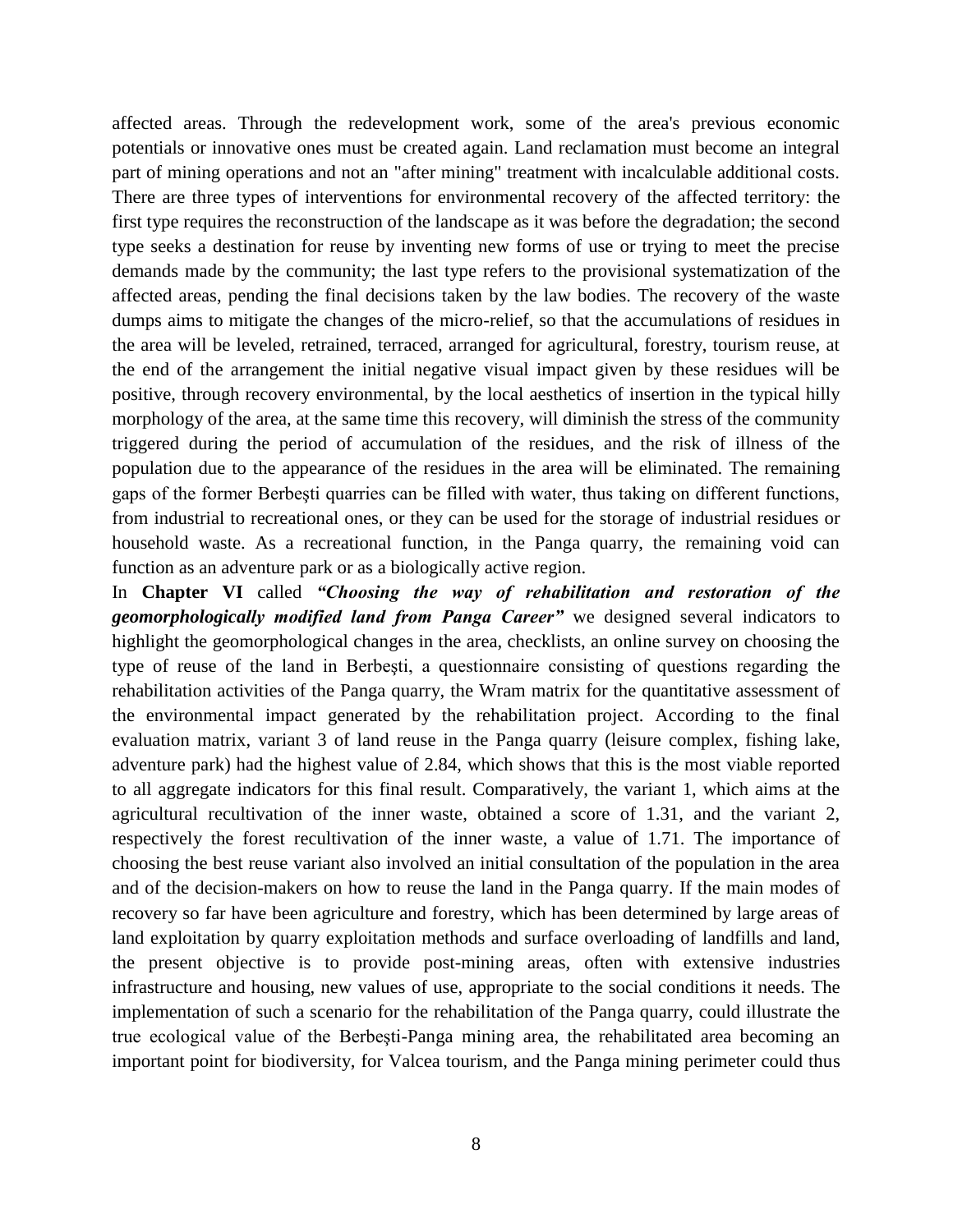be developed and put in place records in the most useful way, which will give the whole region a new value, with effects beyond its borders.

**Chapter VII** refers to *"Modeling and designing the ecological rehabilitation works of the Panga Career".* Modeling and designing works for ecological rehabilitation of the Panga quarry combines civil engineering and landscape architecture with geotechnical engineering, geology and hydrogeology, pedology, geomorphology, ecology, planning, forestry, horticulture, bioengineering, industrial archeology, and the volume of modeling and landscaping the degraded land is dependent on the way in which the geometric elements of these mining constructions and especially on the final destination of the land were respected in the exploitation phase. In this context, the stability and stabilization of natural slopes and slopes is presented, by W. Fellenius's method. The importance of ensuring the stability of the definitive slopes of the quarry, as well as the slopes of the slag, is prioritized even before the beginning of the works of land management, because, by analyzing the state of stability of the slopes existing after the cessation of the operation, the types of works necessary to ensure the stability of the lands are established, but and their ecological restoration and playback in economic, tourist, cultural or sports circuit. We have detailed the design of the land remodeling works. These were designed using threedimensional digital models, made using the Civil 3D software product. Thus, 3D models of the surface of the land were created, in three moments: the initial surface of the land, before starting the mining works; the surface of the land at the time of completion of the mining works; the surface of the land after the rehabilitation-greening works. The three surfaces were created through the Autodesk Civil 3D product procedures, on the AutoCAD platform, using the following data types: text information, taken from XYZ type files, containing detail points at ground level, defined by X, Y coordinates and dimension Z; vector type information, taken from topographic plans in digital format: defined points X, Y, Z; 3D polygons, defined by points X, Y, Z; level curves, defined by points X, Y and the common elevation Z; raster-type information, taken from georeferenced images, which are then transformed, digitized, into the aforementioned vector-type information. The surfaces, once constructed, allow for a variety of operations, such as meeting, intersection, volumetric calculations, vertical sections.

On this support, both the actual design work of the area rehabilitation project can be carried out, while providing the basis for creating the presentation format of the results. To create the 3D model of the initial surface of the land prior to the start of the mining works, the old topographic plans with level curves, obtained from the mining operator, made before 1980 were used. These plans were scanned and georeferenced. After insertion into the AutoCAD Map environment, the plans were vectorized, extracting points and level curves which were then the basis for creating the 3D model of the initial surface, in TIN format.

Also in this chapter I checked the stability after the surface remodeling, following the description of the structures necessary for the rehabilitation of the career: zone A - leisure complex, zone B - indoor dump with leisure lake, area C with Adventure Park. Through the project of development and tourism development of the Panga quarry, we aimed to diversify the tourist offer of Vâlcea county; creation of a leisure complex within the perimeter of a quarry in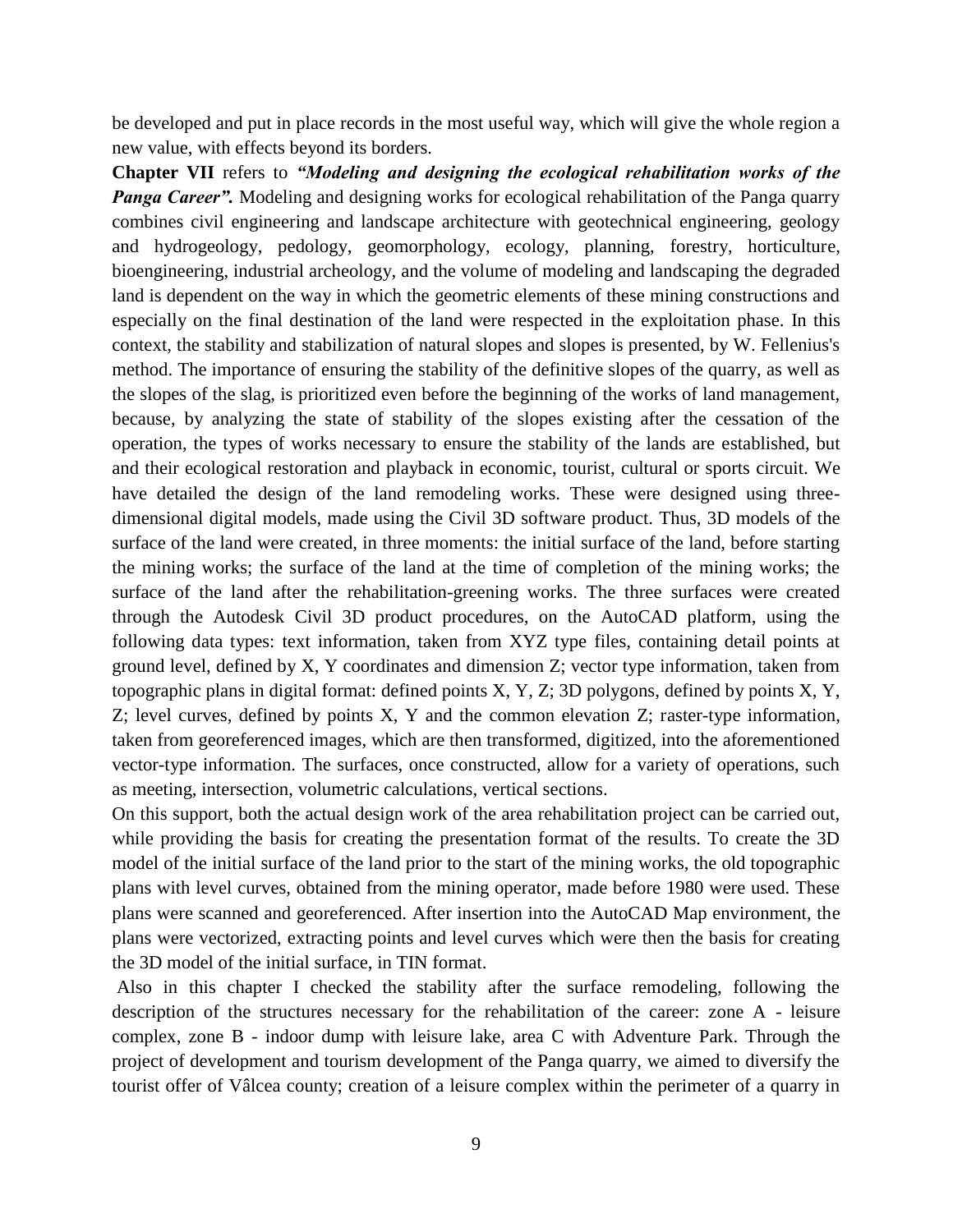which lignite was exploited; development and promotion of recreational tourism and ecotourism. The project can also be a business plan model, applicable for start-ups, non-reimbursable grants, if the business operation is detailed, the marketing plan, the promotion strategies, the financial plan, the premises of the development in the real market.

#### **4. CONCLUSIONS, OWN CONTRIBUTIONS**

The structure of the doctoral thesis ends with its own conclusions and contributions. I have also concluded conclusively in a contributory context, the results reached by the research carried out for the scientific elucidation of the PhD thesis topic. , the influence of the mining activity on the environmental factors will be reduced considerably, and as a result of the afforestation that is achieved, by restoring the fauna and flora, the forest microclimate is restored, the whole environment is restored, aligning with the sustainable development. The ecological restoration of the lands affected by the geomorphological changes specific to the mining activities, respects a requirement of the current legislation on the one hand, and on the other hand a requirement of the local community, solving in this way the problems related to: eliminating the risk of slipping the relief forms positive, appeared in a territory by depositing the sterile material in external dumps; eliminating the negative visual impact of the areas with selenium appearance; the need to reintegrate the degraded surfaces into the productive and / or ecological circuit of the regions in which they are located, which leads to the regeneration of their economic potential; improving the quality of the environment; reducing the slopes and, with this, reducing the intensity of erosion phenomena and accelerating the processual installation of vegetation; the possibility of creating new storage spaces of different types of waste in the remaining gaps of the quarries.

The originality of the researches carried out, in accordance with the scientific objectives of the doctoral thesis, is materialized by a series of novelty elements, which increase the scientific value of the studies performed. Thus, the original contributions of the doctoral thesis can be summarized as follows:

1. I have made geomorphological maps in GIS technique (hypsometric map, relief energy map, fragmentation density map, slope map, geomorphological map, physical map with hydrographic networks and geographical positioning of the Berbeşti Mining Basin, 3D map before and after mining);

2. I have inserted graphs, tables, photos from the field that highlight the geomorphological changes both natural and those generated by mining activities;

3. Through field trips, in addition to observations, measurements, photographic processing, we discussed with representatives of the local community about the recent and large landslides in Alunu, about the reactivation of some landslides in Berbeşti, about the social situation of the area (closing of quarries, migration) the young population abroad, the awkward attraction of European funds for beekeeping, about the ecological restoration of the area and accessing European funds for tourism projects;

4. I have characterized the environmental factors in order to identify and evaluate the impact of the geomorphological changes in the Berbeşti Mining Basin on the environment, in order to highlight the relationships between components;